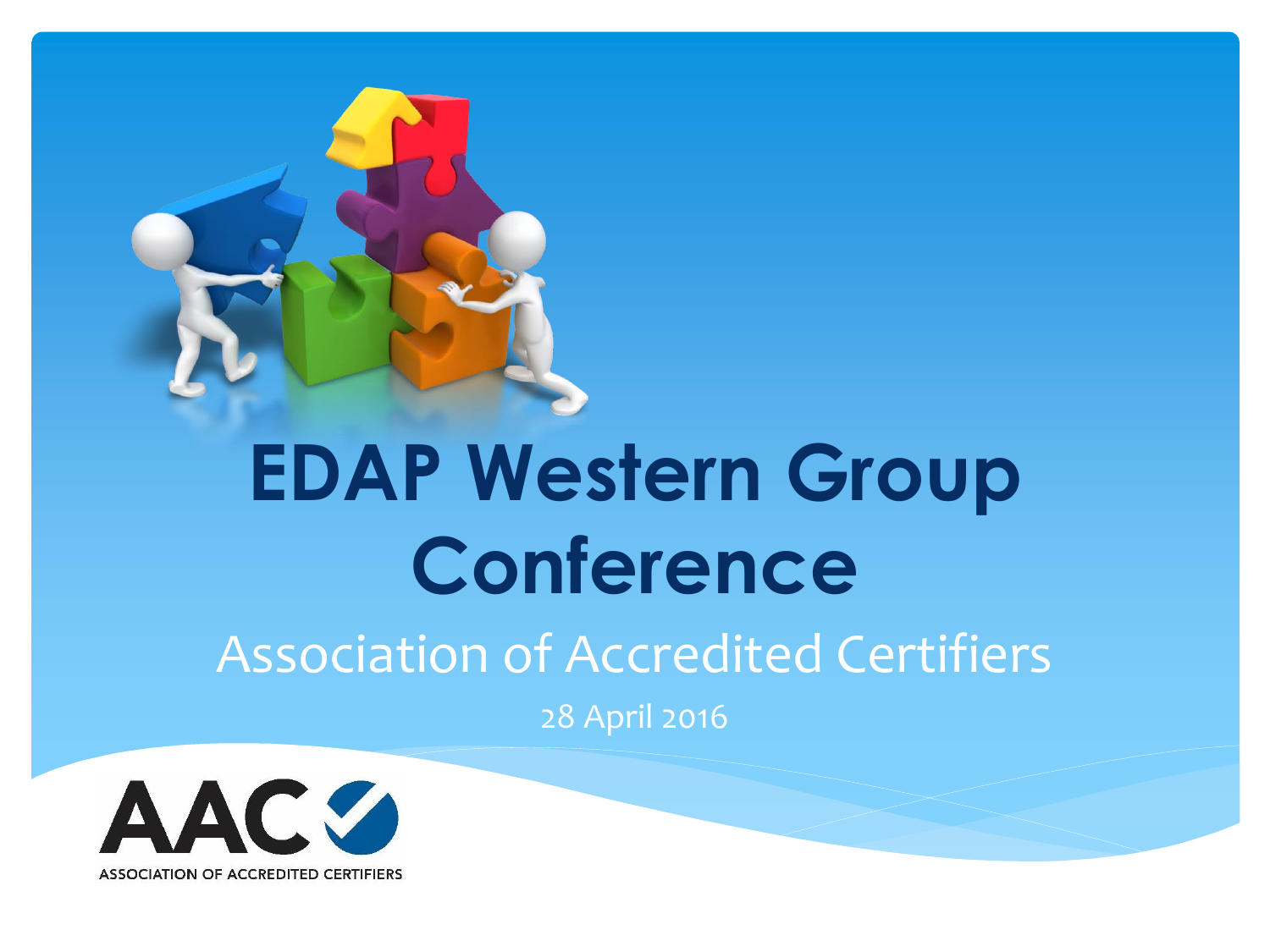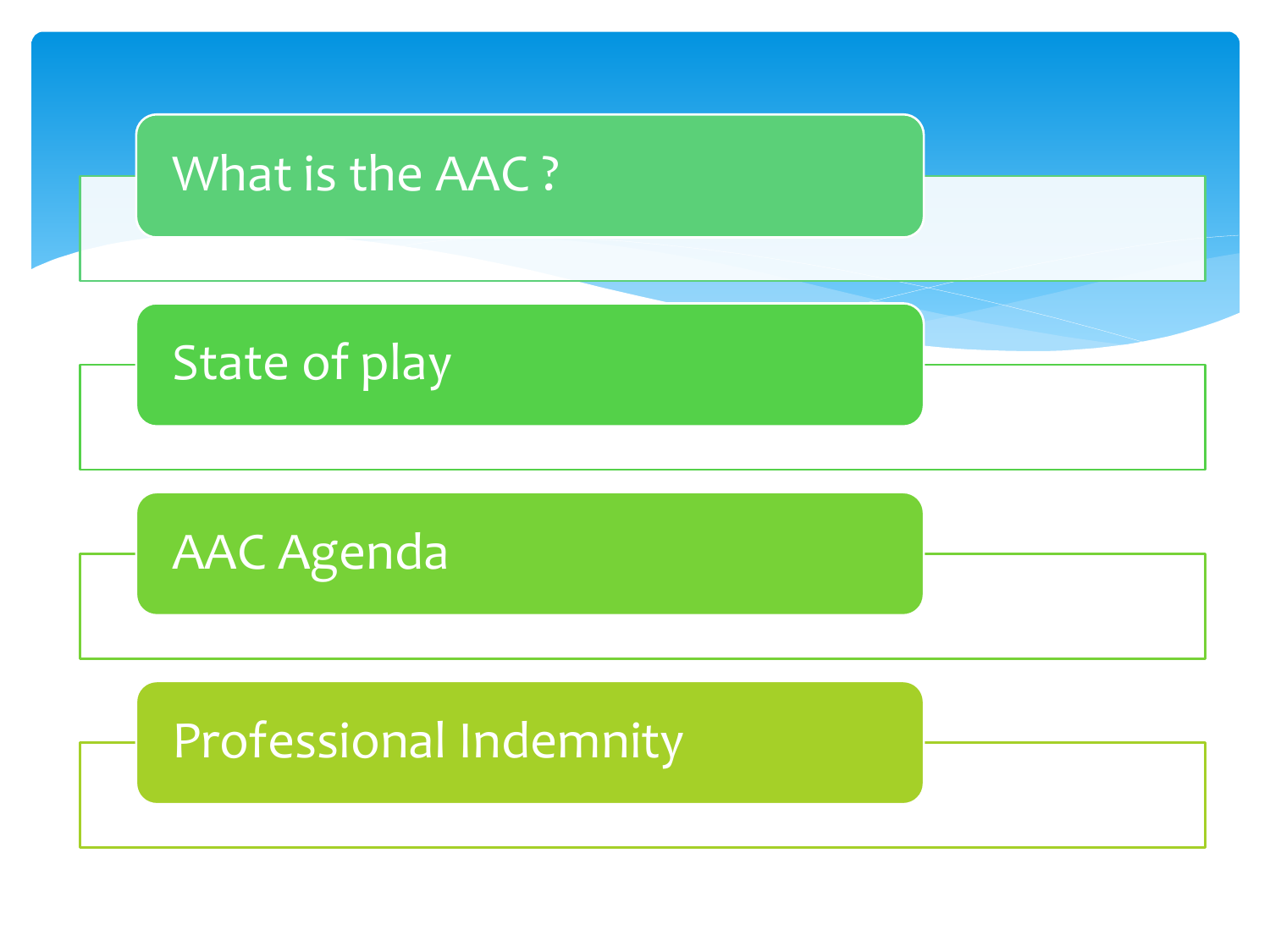#### What is the AAC?

oSupport Accredited Certifiers oTechnical and administrative support oEducation and networking opportunities oMember representation

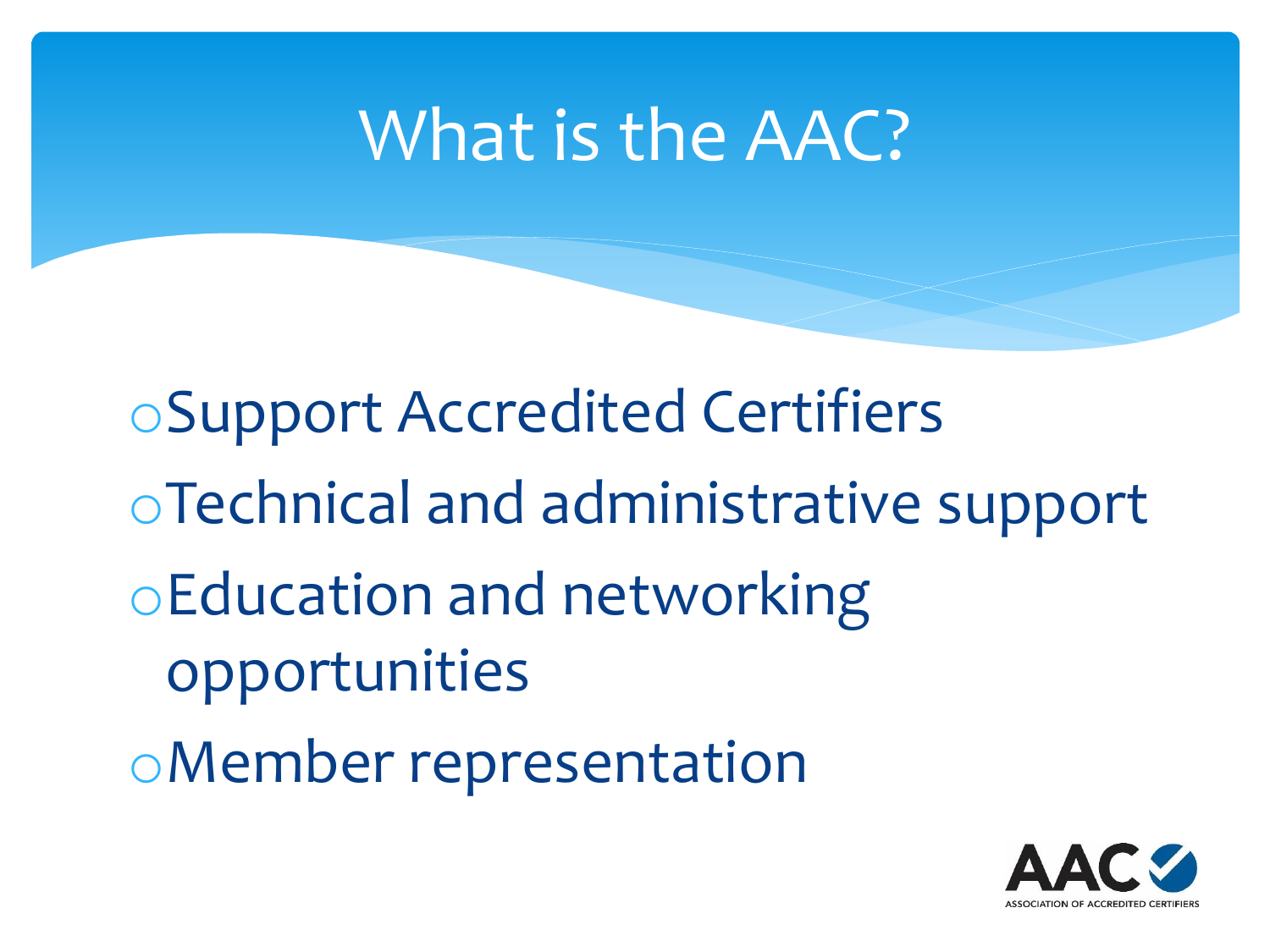#### Board of Directors

12 Certifier directors

- Council Certifier Stuart Barnes
- Strata & subdivision Certifiers
- \* Fire Safety Engineer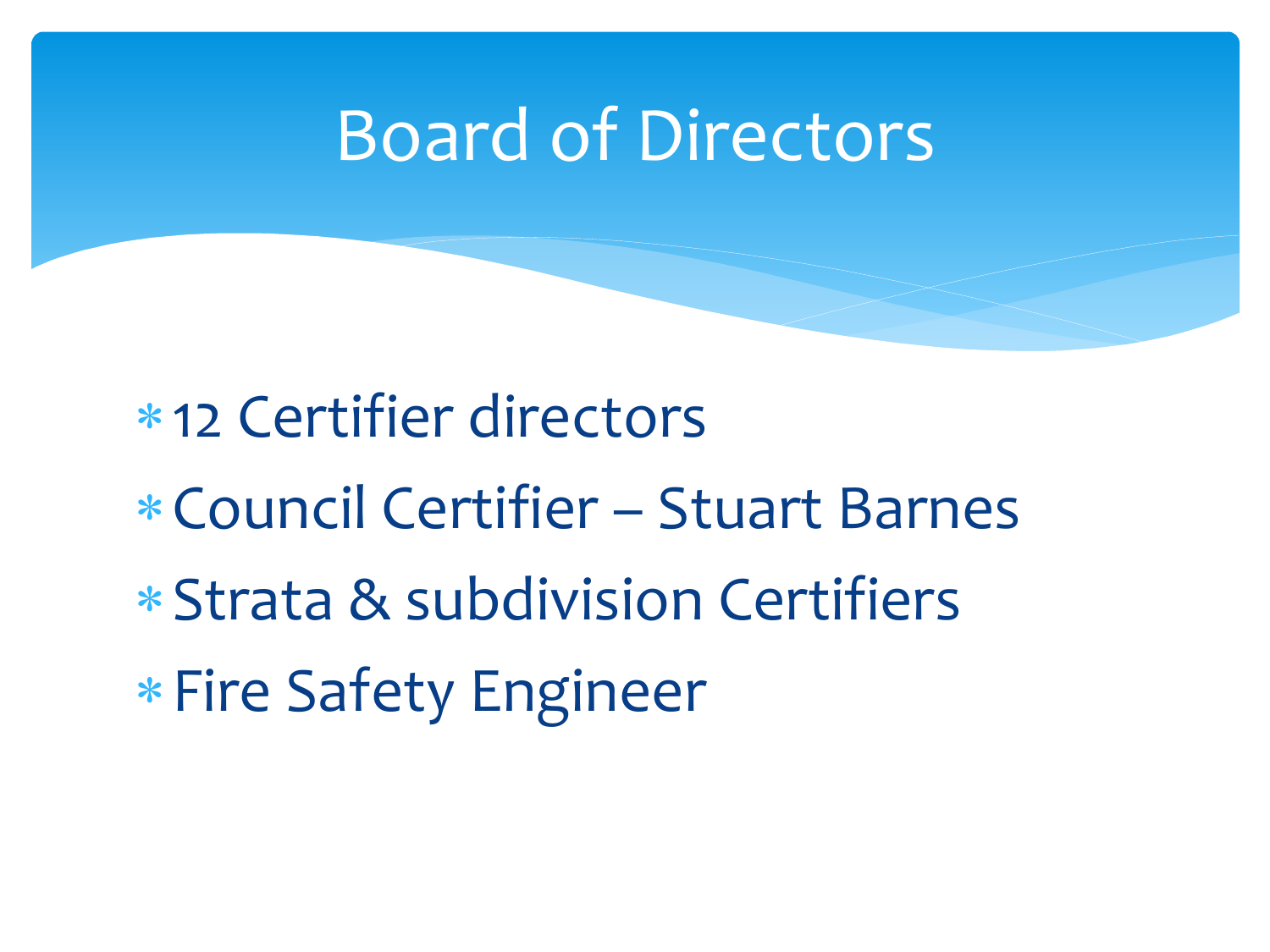#### State of play

Lambert Report Practice Guide Fair Trading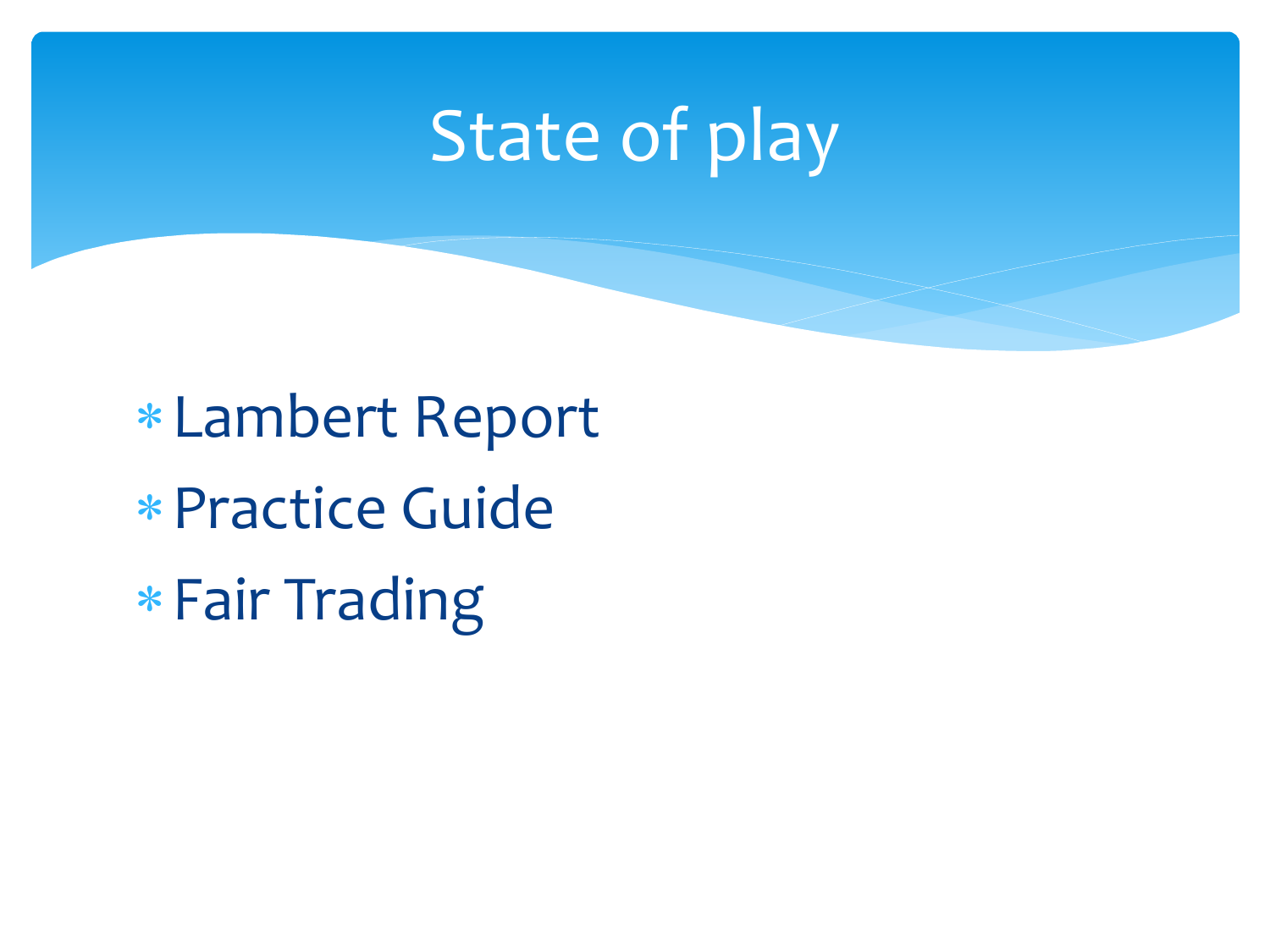#### AAC's agenda

- Continue to represent certifiers
- Attracting new Accredited Certifiers
- Continue to provide clarification as to the role of Accredited Certifiers
- Professional Indemnity insurance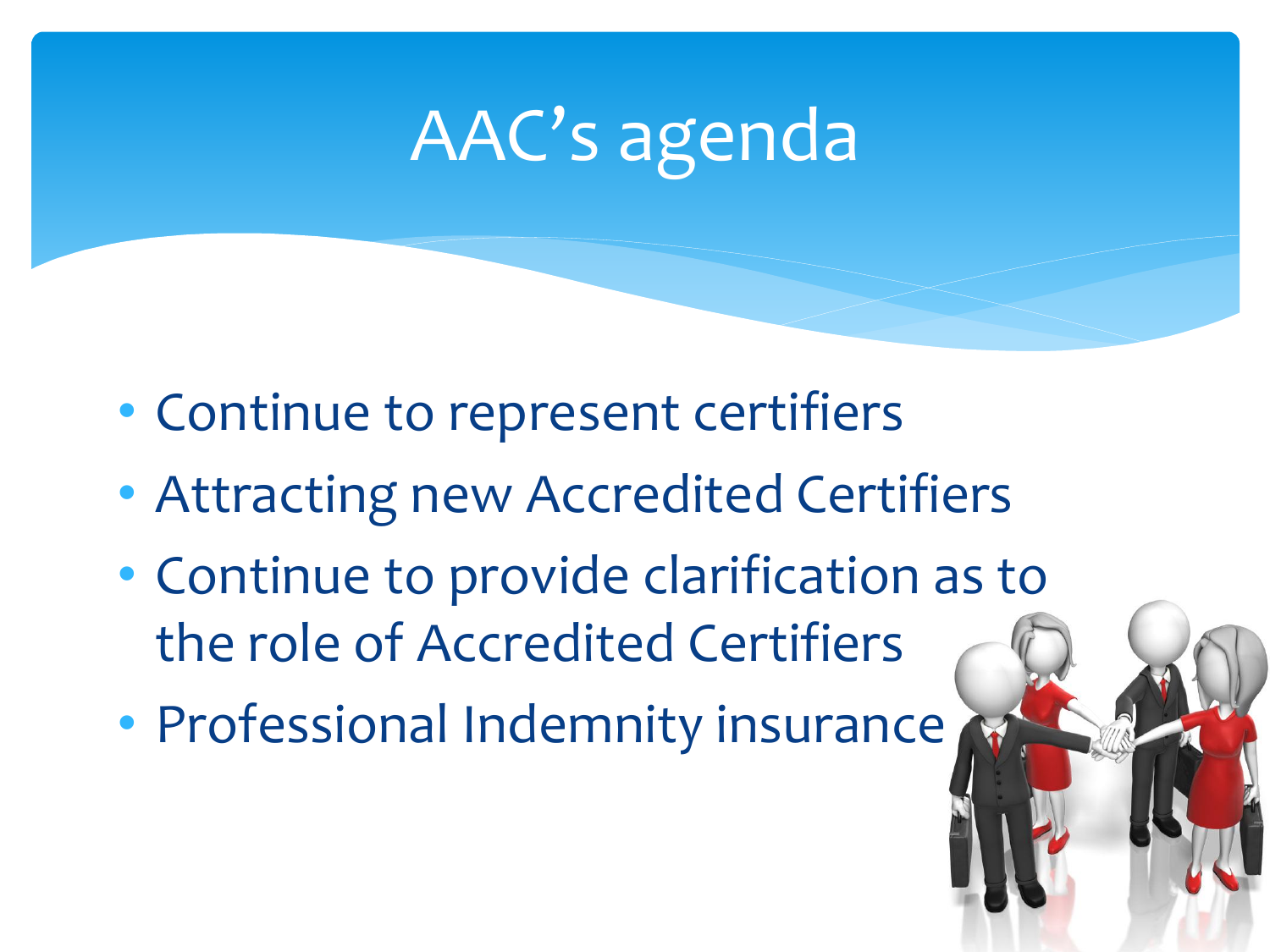### AAC's agenda

- Collaboration
- Member representation
- Communication

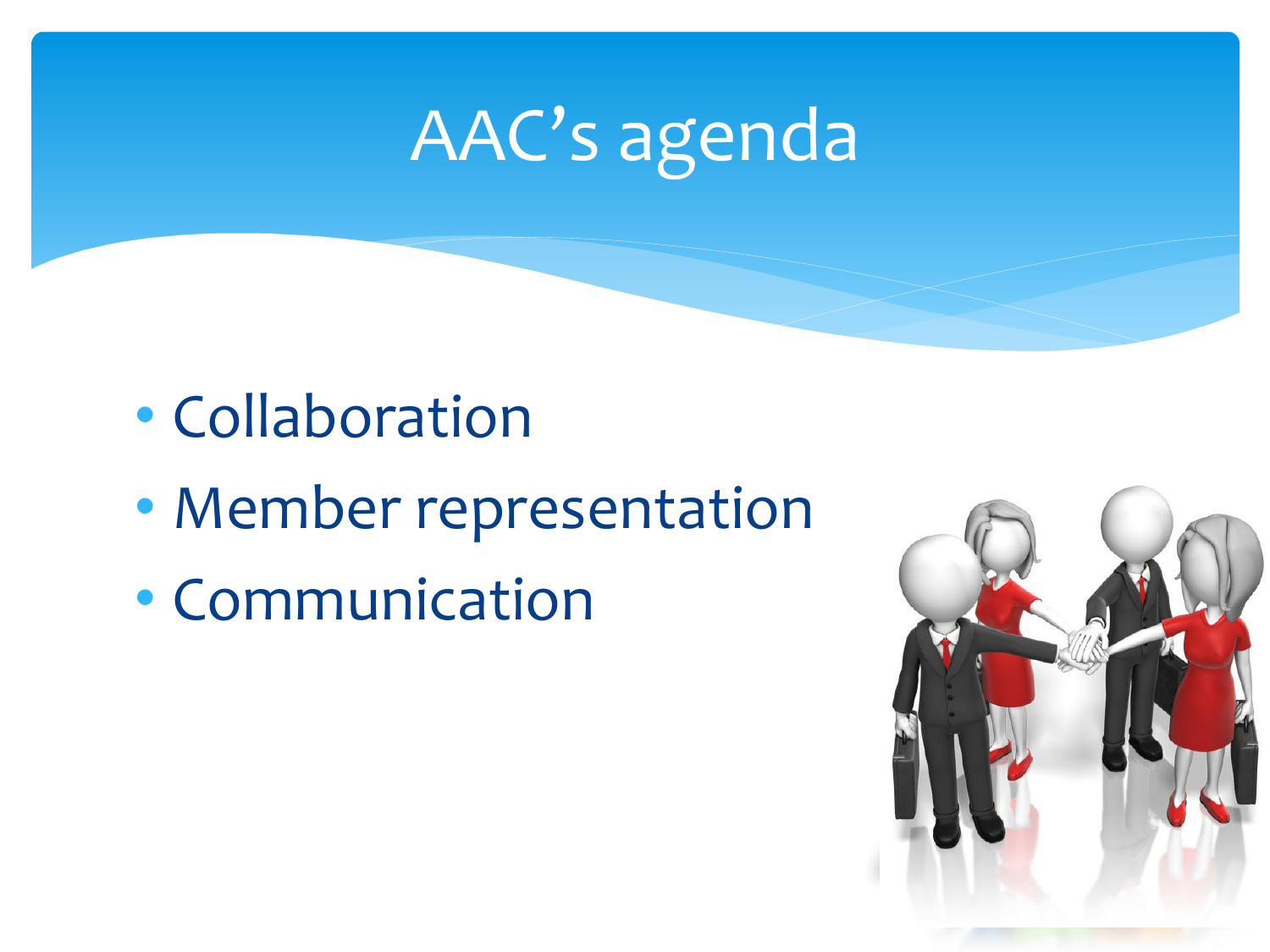#### AAC Communication in 2015

- Legislation and industry updates
- **Newsletters**
- Accreditation renewal reminders
- Event and position vacant notices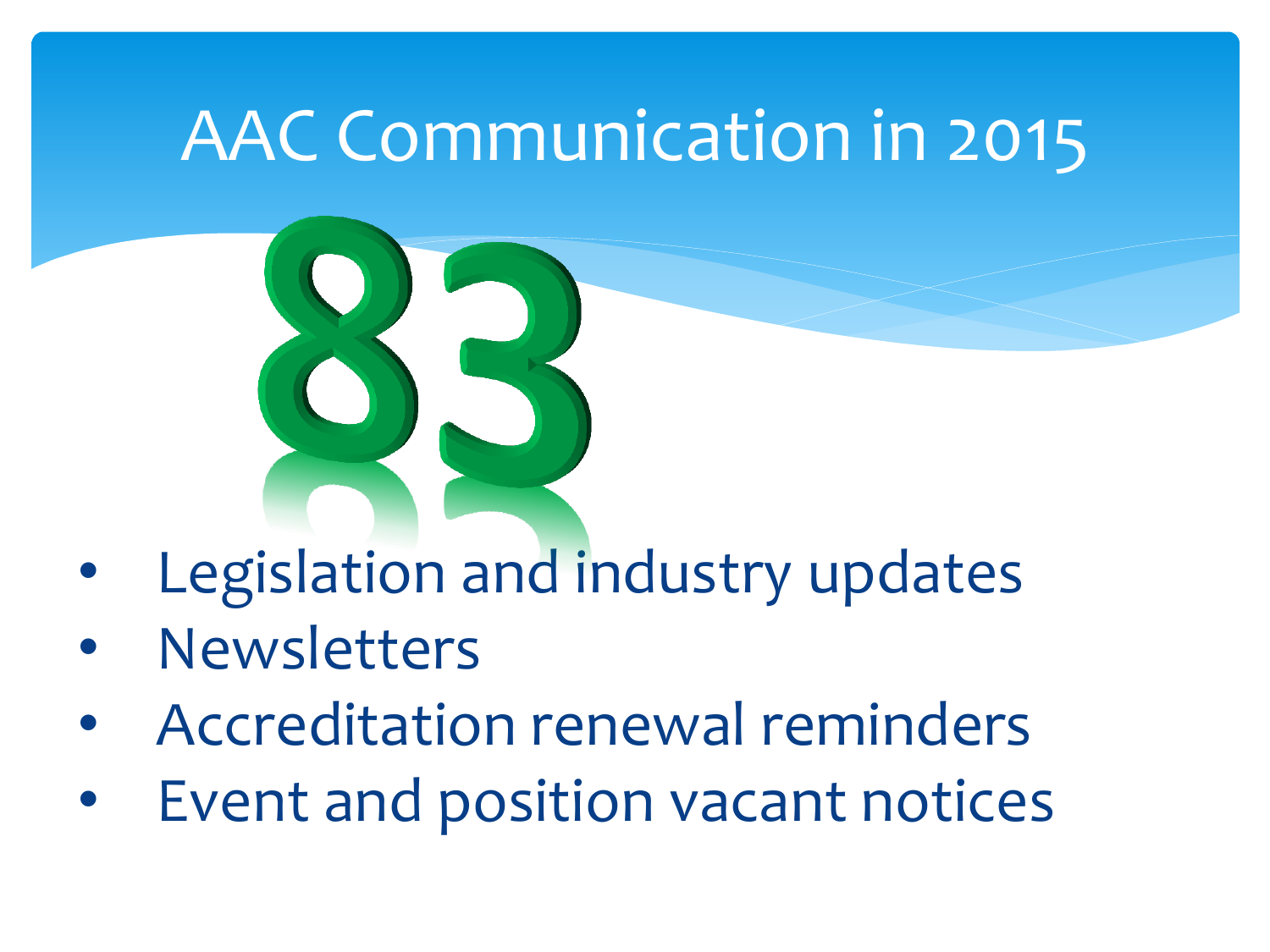#### AAC Training in 2016

- Seminars
- Webinars
- On-site visits
- AAC Annual Conference
- 24/7 Online on demand CPD
- Complying Development course online

TRAINING

NEWS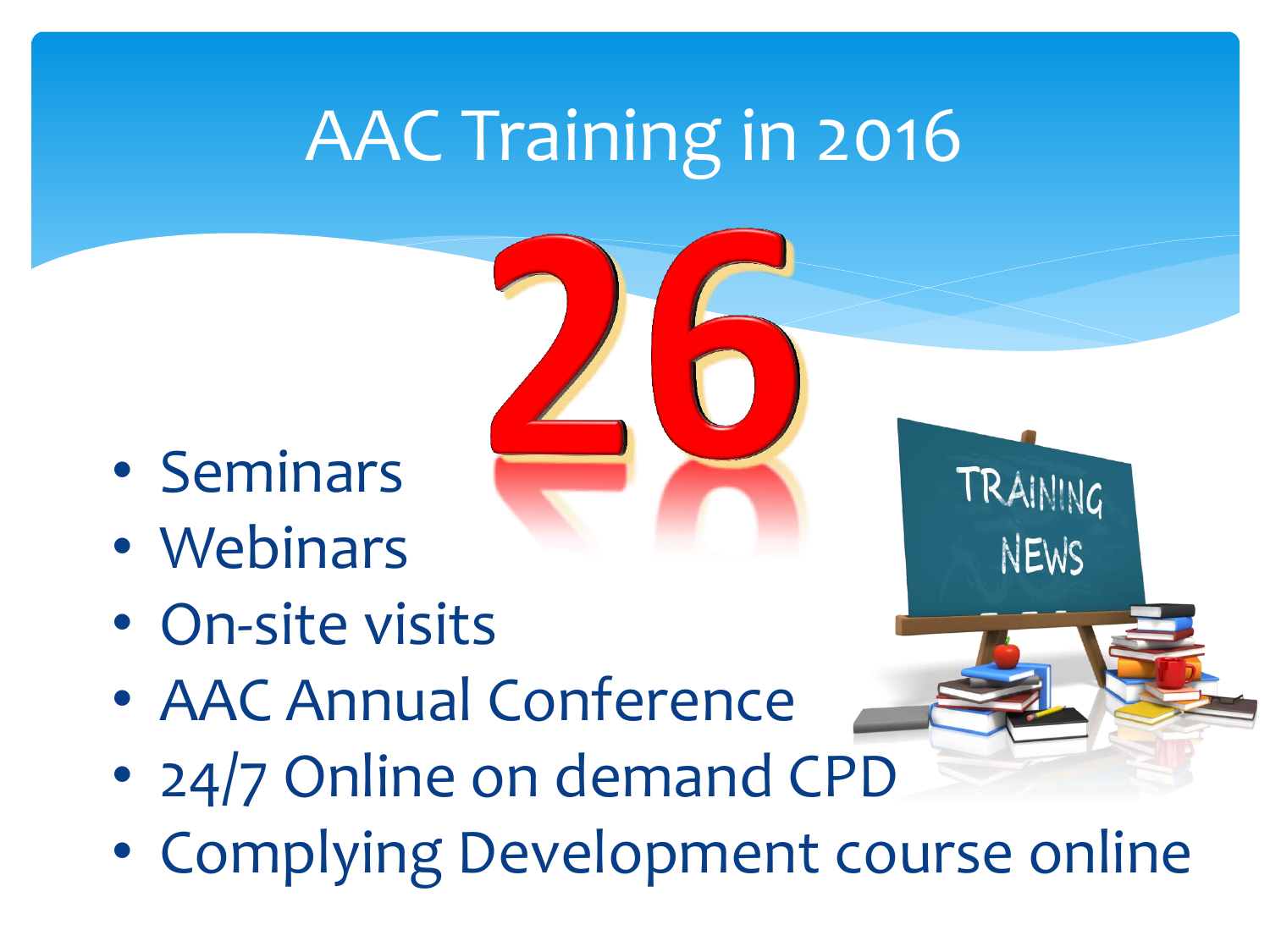

o **Documenting the certification process - are you doing it right?**  in Tamworth, 4 May

o **International Convention Centre, Darling Harbour - site tour** - 26 May.

o **AAC Conference 2016** – in Sydney, 27 May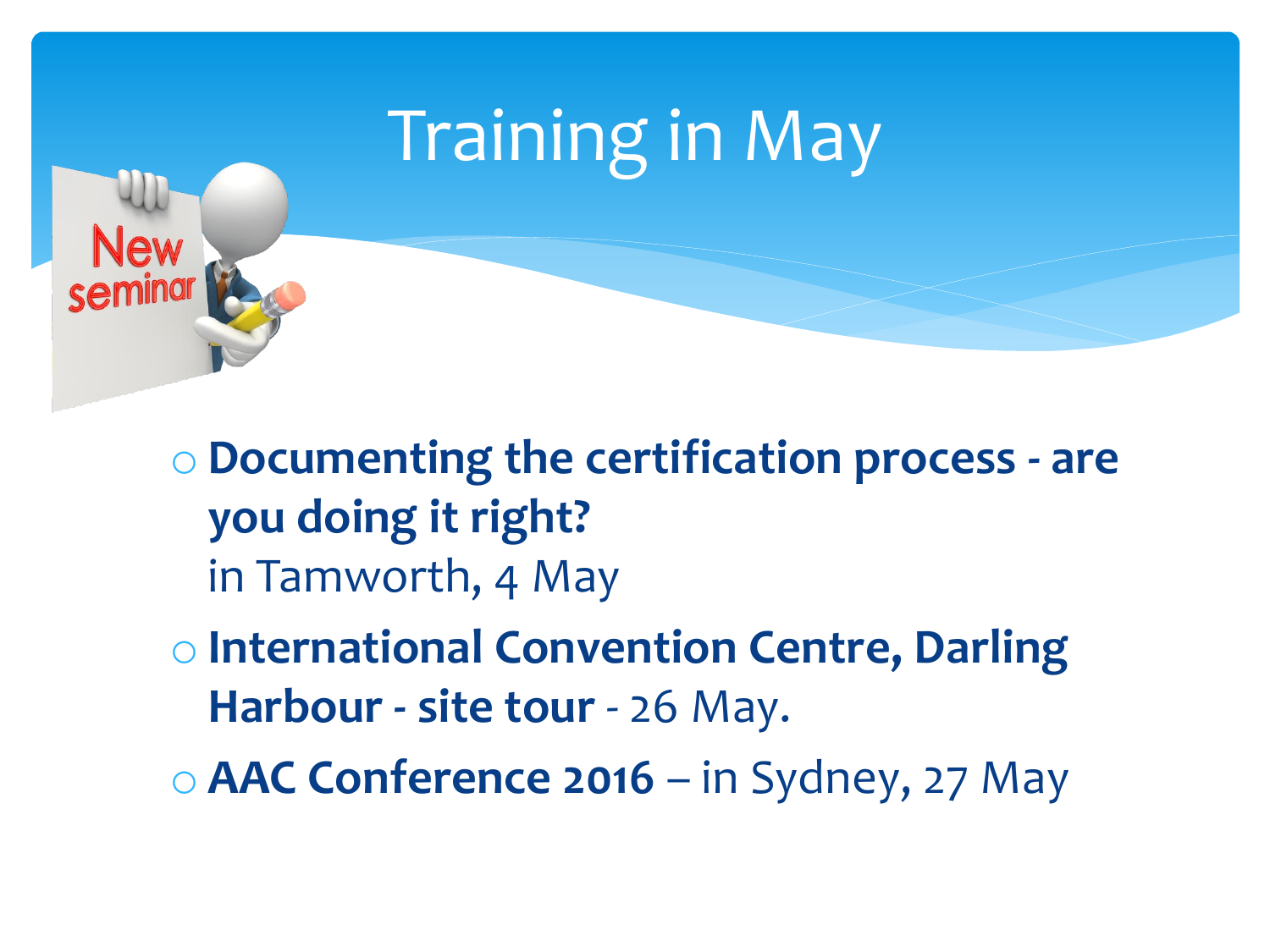#### Training in June & July

o **Documenting the certification process - are you doing it right?** in Tweed Heads, 15 June

o **Smoke control in shopping centres, atriums and large open spaces** in Pagewood, 29 June

o **Documenting the certification process - are you doing it right?** in Dubbo, 20 July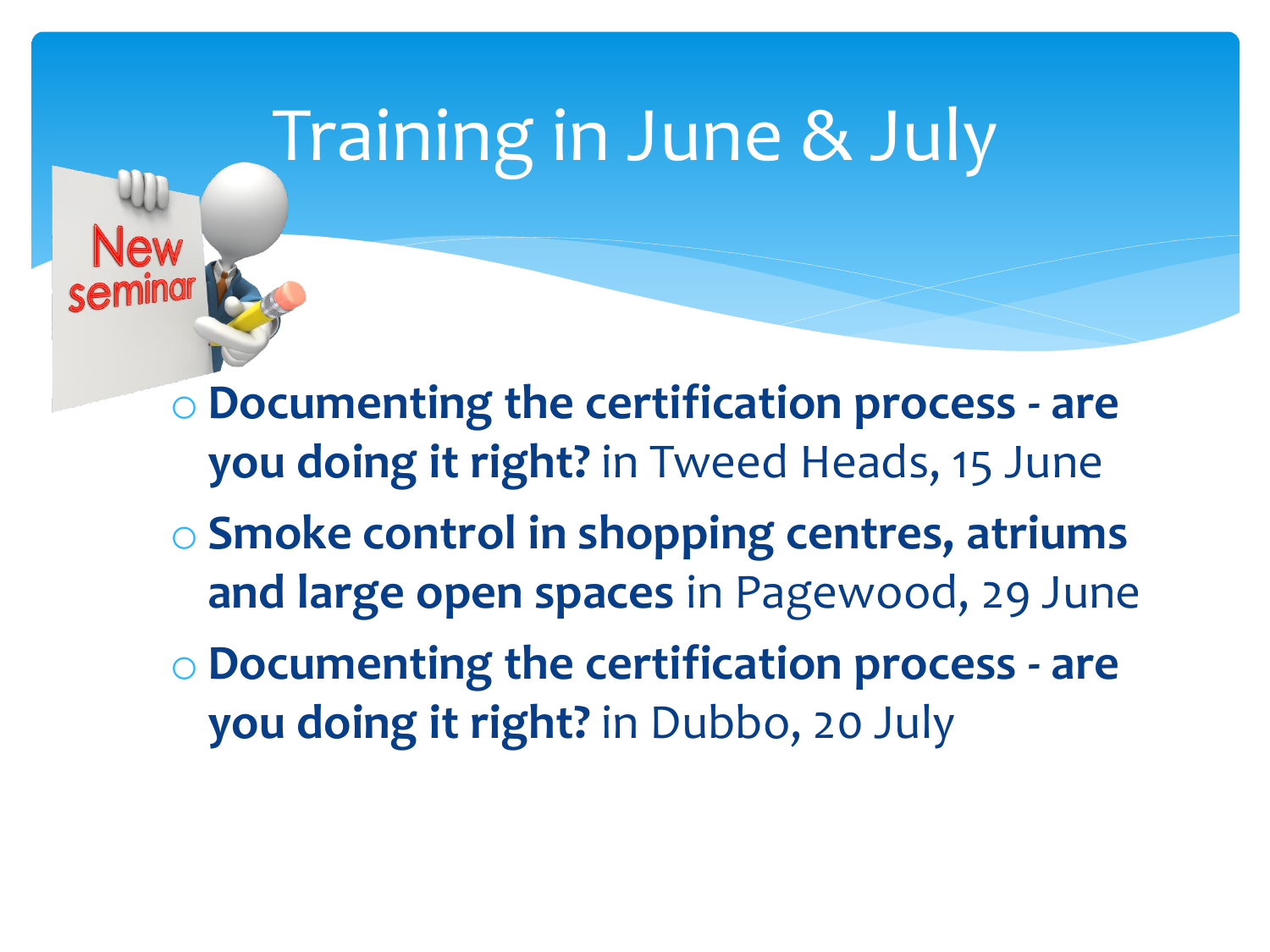#### AAC event registration



- Event registration is easy
- **Visit**: [www.accreditedcertifiers.com.au/events](http://www.accreditedcertifiers.com.au/events)
- AAC members get discounted training
- Additional discount for Student members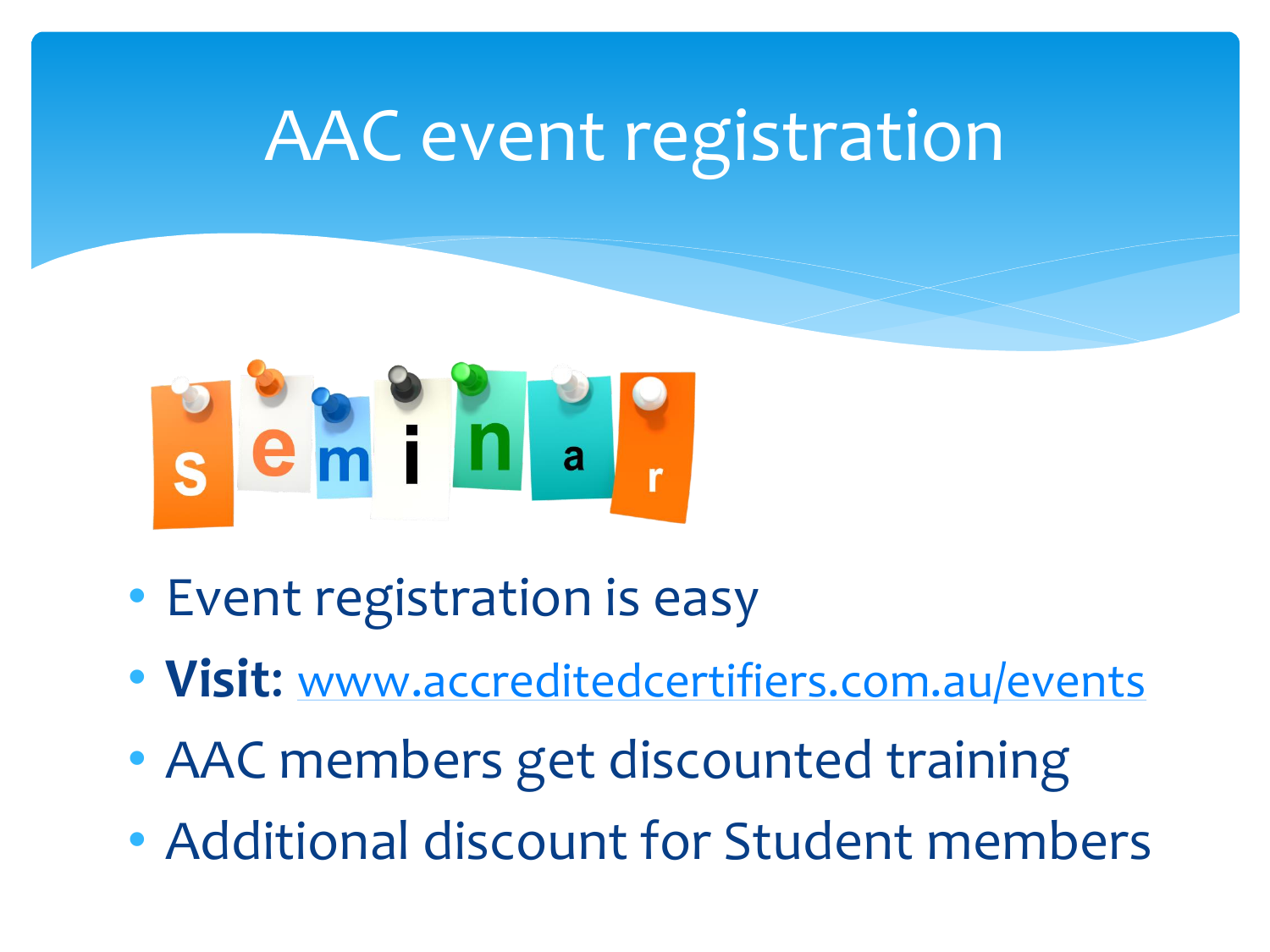#### Annual Conference

ASSOCIATION OF ACCREDITED CERTIFIER

# **Moving forward:<br>Getting the balance right**

Click here for more information

AAC Conference - Friday, 27 May 2016

Doltone House Darling Island Wharf

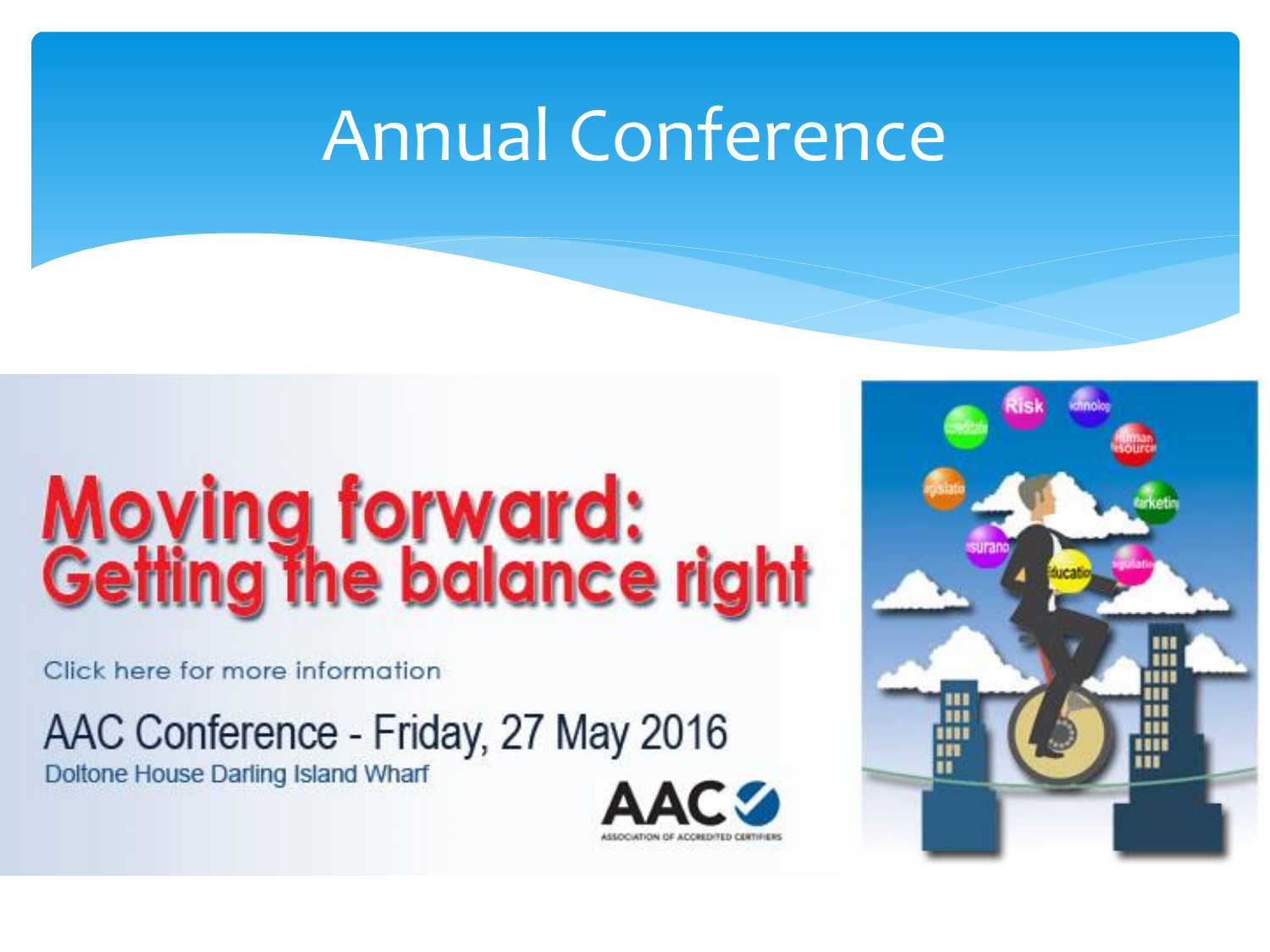#### Professional Indemnity for Accredited Certifiers



# certicover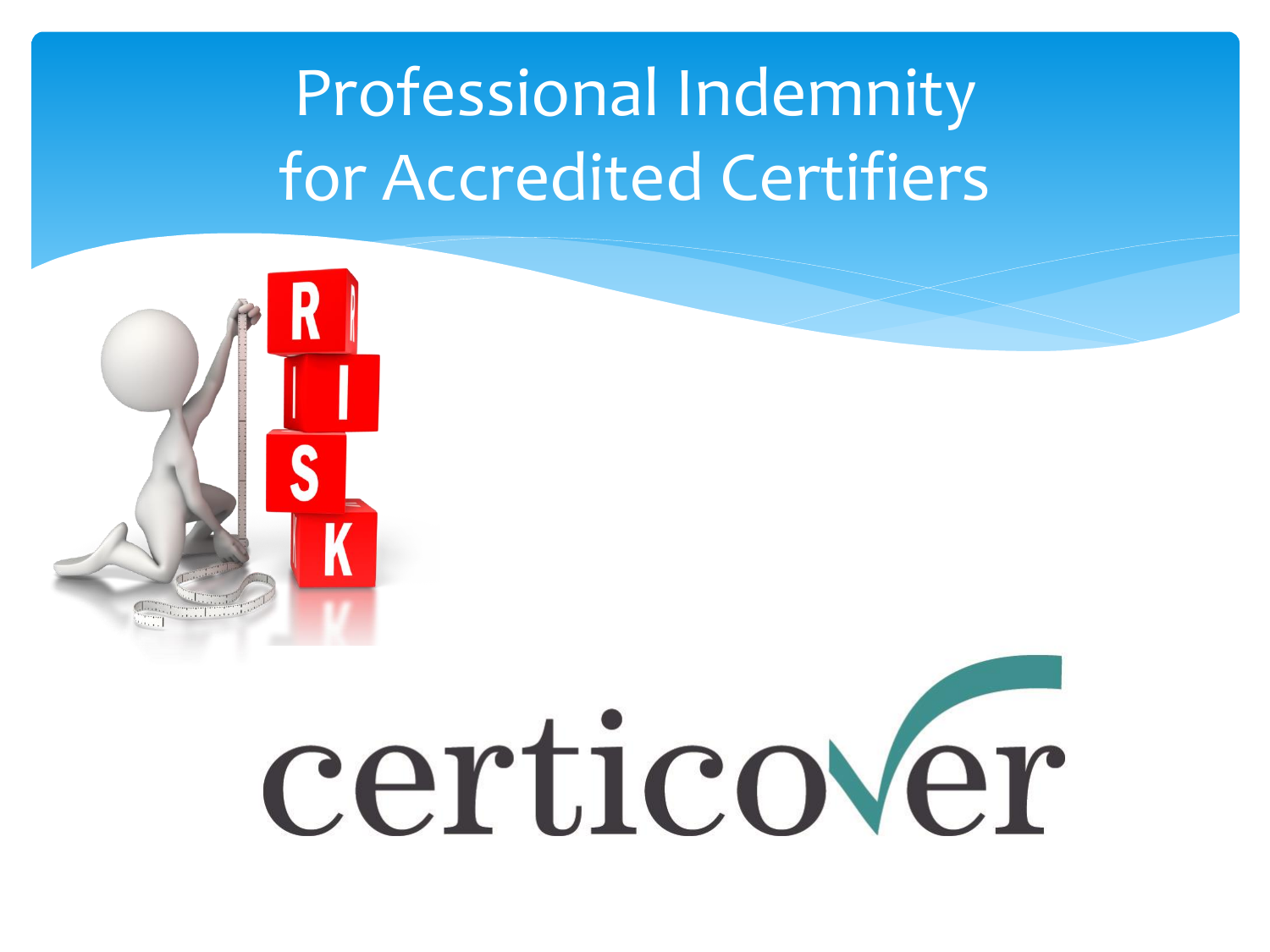#### Certicover benefits

- Professional Indemnity for all certifiers
	- Australia-wide
	- Not restricted to AAC membership
- Plus general insurance products
- Risk minimisation
- Value added extras